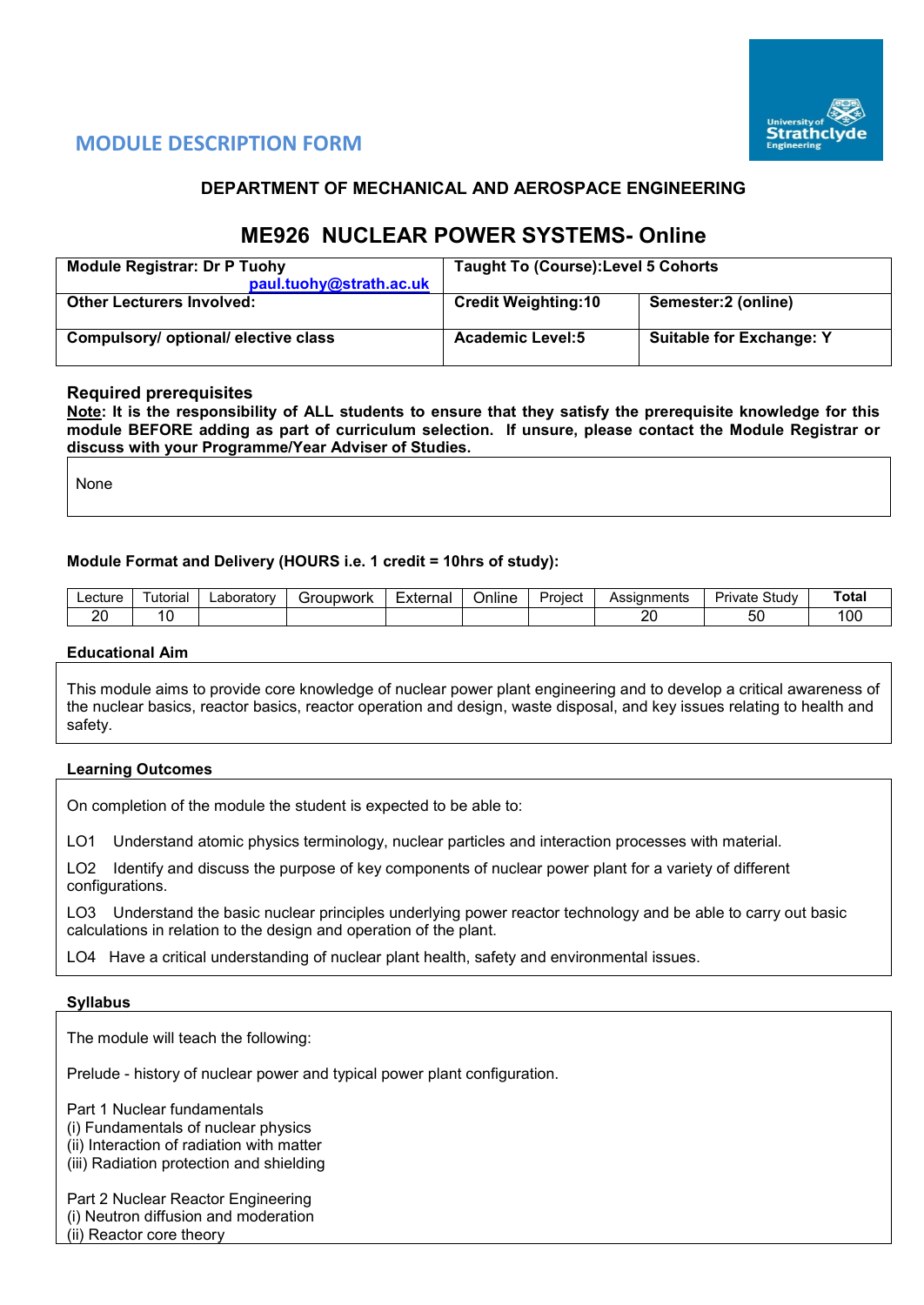(iii) Heat generation and core thermal characteristics (iv) Nuclear reactor designs

(v) Reactor operational characteristics

Part 3 Wider Industry Topics

(i) Radiation and health

(ii) Plant safety and accidents

(iii) Fuel resources and fuel processing

(iv) Waste and storage

### **Assessment of Learning Outcomes**

### **Criteria**

For each of the Module Learning Outcomes the following criteria will be used to make judgements on student learning, these will be formally assessed through coursework and exam:

### **LO1 To understand atomic physics terminology, nuclear particles and their interaction processes with materials**

C1 The ability to describe and explain radioactive decay processes from a nuclear physics perspective.

C2 The ability to explain the consequences of nuclear radiation and its interaction with matter.

C3 The ability to explain the effect on biological tissue of radiation and understand current safety limits

C4 The ability to carry out basic decay rate, half-life and abundance calculations.

#### **L02 Identify and discuss the purpose of key components of nuclear power plant systems for a variety of different configurations**.

C1 The ability to describe the main components of a nuclear reactor power plant and explain their role.

C2 The ability to identify different designs of nuclear power plant including thermal and fast reactors and explain their differences with engineering or nuclear physics reasoning.

C3 The ability to describe plant operating and shut-down conditions for thermal reactors.

C4 The ability to describe and discuss the main issues associated with the nuclear fuel cycle, reprocessing and waste storage.

### **LO3 To understand the basic nuclear principles underlying power reactor technology and be able to carry out basic calculations in relation to the design and operation of the plant**

C1 The ability to understand the mechanisms of neutron diffusion and moderation.

C2 The ability to understand and solve simple problems in homogeneous reactor theory.

C3 The ability to understand and apply simple models for the operation and shut down of reactors.

C4 The ability to understand and calculate the thermal aspects of core heat generation and cooling.

### **LO4 To have a critical understanding of nuclear plant health, safety and environmental issues**

C1 The ability to describe the general impact of radiation on health, the background environmental radiation levels, health effects of radiation exposure and the relationship between reactor fission products and potential health impacts. C2 The ability to identify the failure modes associated with historical nuclear accidents, the health and environmental impacts of those accidents, and lessons learned for application in future.

C3 The ability to describe the nuclear waste disposal process and current issues.

The standards set for each criterion per Module Learning Outcome to achieve a pass grade are indicated on the assessment sheet for all assessment.

### **Principles of Assessment and Feedback**

*(within Assessment and Feedback Policy at:<https://www.strath.ac.uk/professionalservices/staff/policies/academic/> )*

The class has been implemented as a distance learning module. The students are enrolled to a class blog which allows questions to be asked, facilitates peer discussions, and provides a vehicle for tutor feedbacks. The class content includes a number of video lectures that end with a tutorial question. The students are asked to attempt the question before looking at the video tutorial answers. If the students have questions, they are encouraged to use the blog. The tutorials in this format are intended to provide the main formative feedback mechanism.

Within the first 3 weeks of the course the students are required to upload summary notes constructed during viewing / review of initial course materials, these are used to assess whether students are engaged sufficiently. Feedback is given to students who don't appear to be sufficiently engaged.

A mid-term multiple choice assignment is provided to give a formative feedback opportunity; this is made available in week 2 for submission in week 4, with answers made available week 4. Students review their answers against solutions and use the blog or contact the tutor to raise issues and receive further individual or group feedback.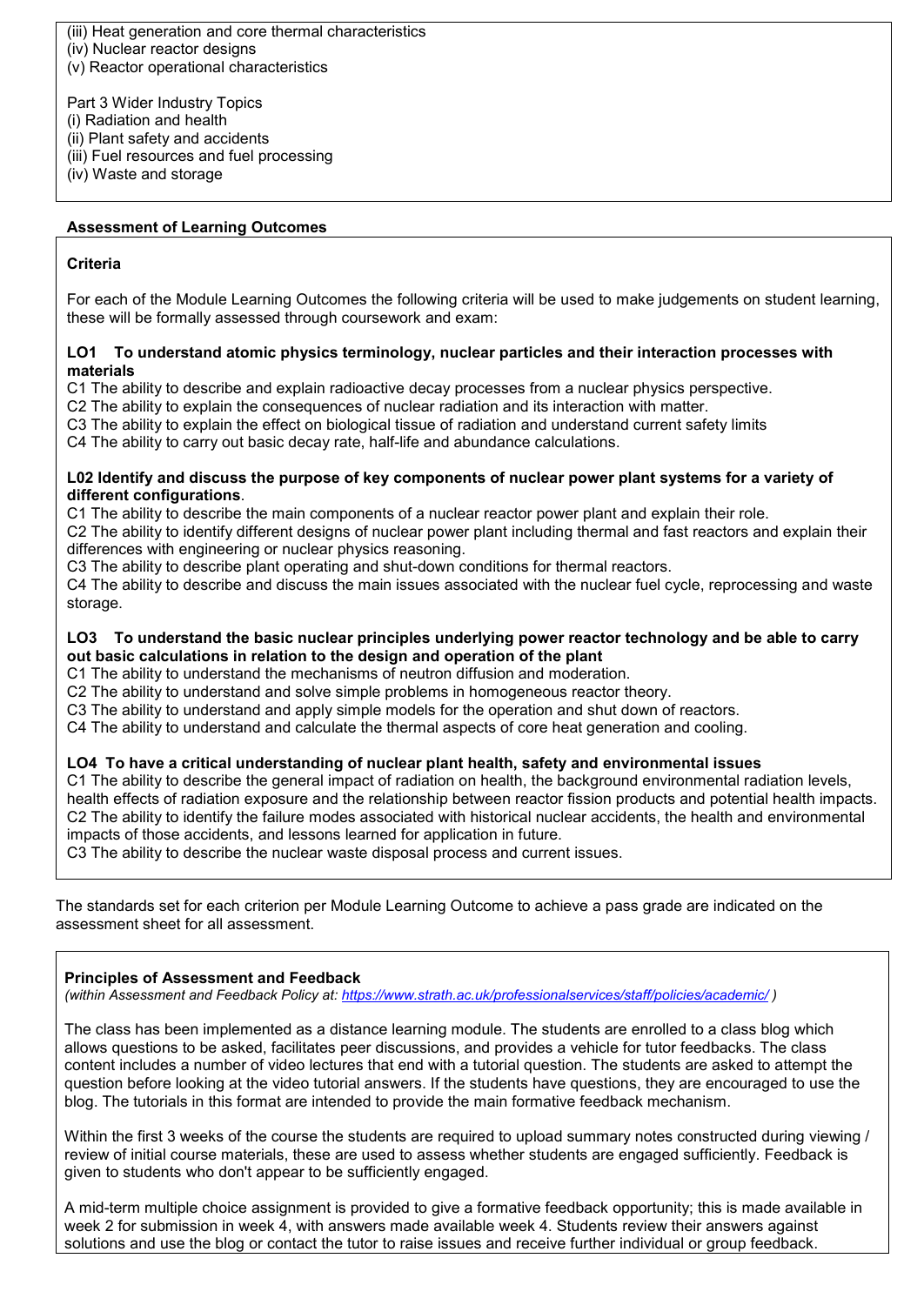The final assessment coursework covers: (i) principles and calculations, (ii) reactor designs and materials, (iii) health effects and accidents, (iv) wastes and disposal. Section (i) is calculation based, the other topics, (ii) – (iv), require concise reports demonstrating knowledge synthesis based on provided materials plus further reading. This coursework is for assessment only.

### **Assessment Method(s) Including Percentage Breakdown and Duration of Exams** *(individual weightings)*

|               |          | <b>Examination</b> |           |        | <b>Coursework</b> |        | <b>Practical</b> | <b>Project</b> |           |  |
|---------------|----------|--------------------|-----------|--------|-------------------|--------|------------------|----------------|-----------|--|
| <b>Number</b> | Month(s) | Duration           | Weiahtina | Number | Weiahtina         | Number | Weiahtina        | Number         | Weighting |  |
|               |          |                    |           |        | 50% each          |        |                  |                |           |  |
|               |          |                    |           | *All   |                   |        |                  |                |           |  |

*\*L/Os:Indicate which Learning Outcomes (L01, L02, etc) are to be assessed by exam/coursework/project/practical as required.*

### **Coursework / Submissions deadlines (***academic weeks***):**

All parts by end of semester.

### **Resit Assessment Procedures:**

Submission of alternate ^^coursework prior to commencement of the August exam diet.

**^^Students must contact the module Registrar for confirmed details as soon as results confirm that a resit is required for this class.**

#### **PLEASE NOTE:**

**Students must gain a summative mark of 50% to pass the module. Students who fail the module at the first attempt will be re-assessed before the August diet. This re-assessment will consist entirely of a coursework. No marks from any previous attempts will be transferred to anew resit attempt.**

#### **Recommended Reading**

#### **\*For reference**

*\*J.R. Lamarsh, A.J.Baratta, Introduction to Nuclear Engineering, 3rd Edition Prentice Hall, 2001 \*D.J. Bennet, J.R. Thompson, , Elements of Nuclear Power, 3rd edition, 1989*

#### **Additional Student Feedback**

*(Please specify details of when additional feedback will be provided)*

| ιαιτ                                                    | Im <sub>e</sub> | $\sim$<br>Νc<br>ш |
|---------------------------------------------------------|-----------------|-------------------|
| $ -$<br>---<br>nen<br>пенг<br>ranc<br>וי כ<br>a<br>ешаг |                 |                   |

Session:2021/22

#### **Approved:**

**Course Director Signature: E Henderson**

**Date of Last Modifications: 02/09/2021**

(Updated Jul 2021)